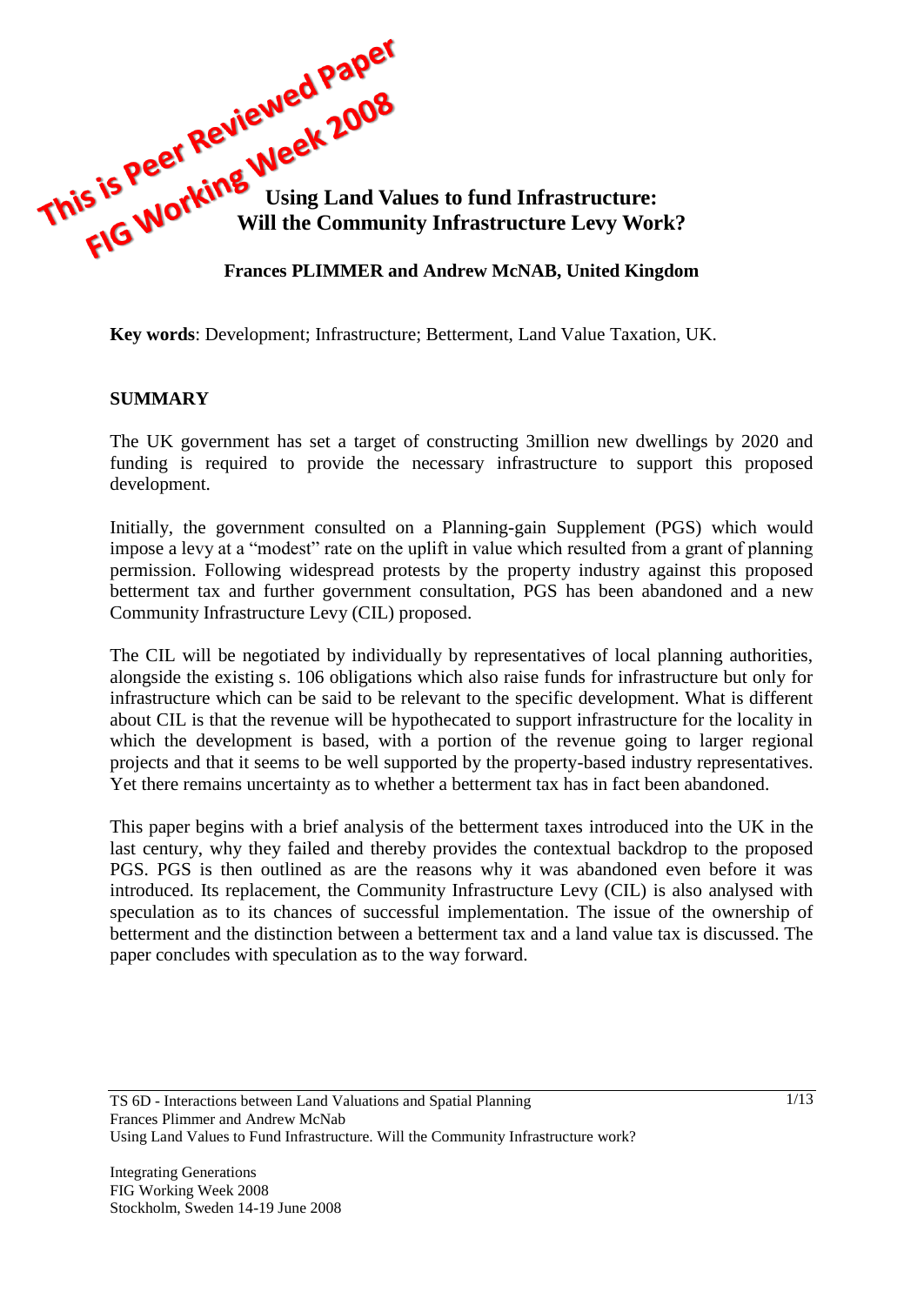# **Using Land Values to fund Infrastructure: Will the Community Infrastructure Levy Work?**

#### **Frances PLIMMER and Andrew McNAB, United Kingdom**

#### **1. INTRODUCTION**

Within the context of the UK government's recognition of the need to construction 200,000 new dwellings each year by 2016 (Neale, 2006), the Barker Review (Barker, 2004: 7) identified the importance of taxing "*windfall profits, otherwise known as development gains [which] often arise as a result of development decisions*." She recommended (*ibid.*) that "*The government should actively pursue measures to share in this windfall gains, which accrue to landowners, so that these increases in land values can benefit the community more widely.*" She further recommended a Planning-gain Supplement (PGS) which would "*not be set at too high a level*" (*ibid.* at p. 8) and which would be borne by landowners. This, she concluded (*ibid.*), would not adversely affect the supply of land into the market.

To an extent, such "*windfall profits*" are already taxed in the UK (in addition to their coverage by the Capital Gains Tax legislation). Within the existing planning legislation is the right for local planning authorities to require a negotiated sum<sup>1</sup> (a so-called s. 106 agreement) to be paid by the developer to cover the cost of affordable housing, infrastructure or other public works which relates directly to the development in question and which is necessary to make the development acceptable in planning terms but which cannot be included as a condition of the award of planning consent (Audit Commission, 2006; ODPM, 2005). However, the level of revenue raised by s. 106 agreements is based on individual negotiations between the developer and the local planning authority, and will therefore vary between developments. Similarly, the amount paid must relate only to additional public provisions which relate directly to the development in question. PGS was designed to ensure that funds would be available specifically for infrastructure necessary to support the government's wider housing programme, without the need for it to relate to the specific development from which it is sourced. Thus, it was envisaged that PGS would be introduced alongside the existing s. 106 agreements and that, as a consequence, s. 106 payments would be scaled back to reflect the added liability imposed on developers (DCLG, 2006).

In December 2006, the UK government announced that, in line with the recommendations of the Barker Report, a Planning-gain Supplement (PGS) would be introduced alongside a scaling-back of s. 106 agreements as being "*the right approach to securing a portion of land value uplift for public benefit."* (HMSO, 2006a: 1). This would tax all increases in development value which accrue on the award of planning permission at a "modest" rate in

 $\overline{a}$ <sup>1</sup> S. 106 Agreements paid under Section 106 of the Town and Country Planning Act 1990, as amended by Section 12 of the Planning and Compensation Act 1991.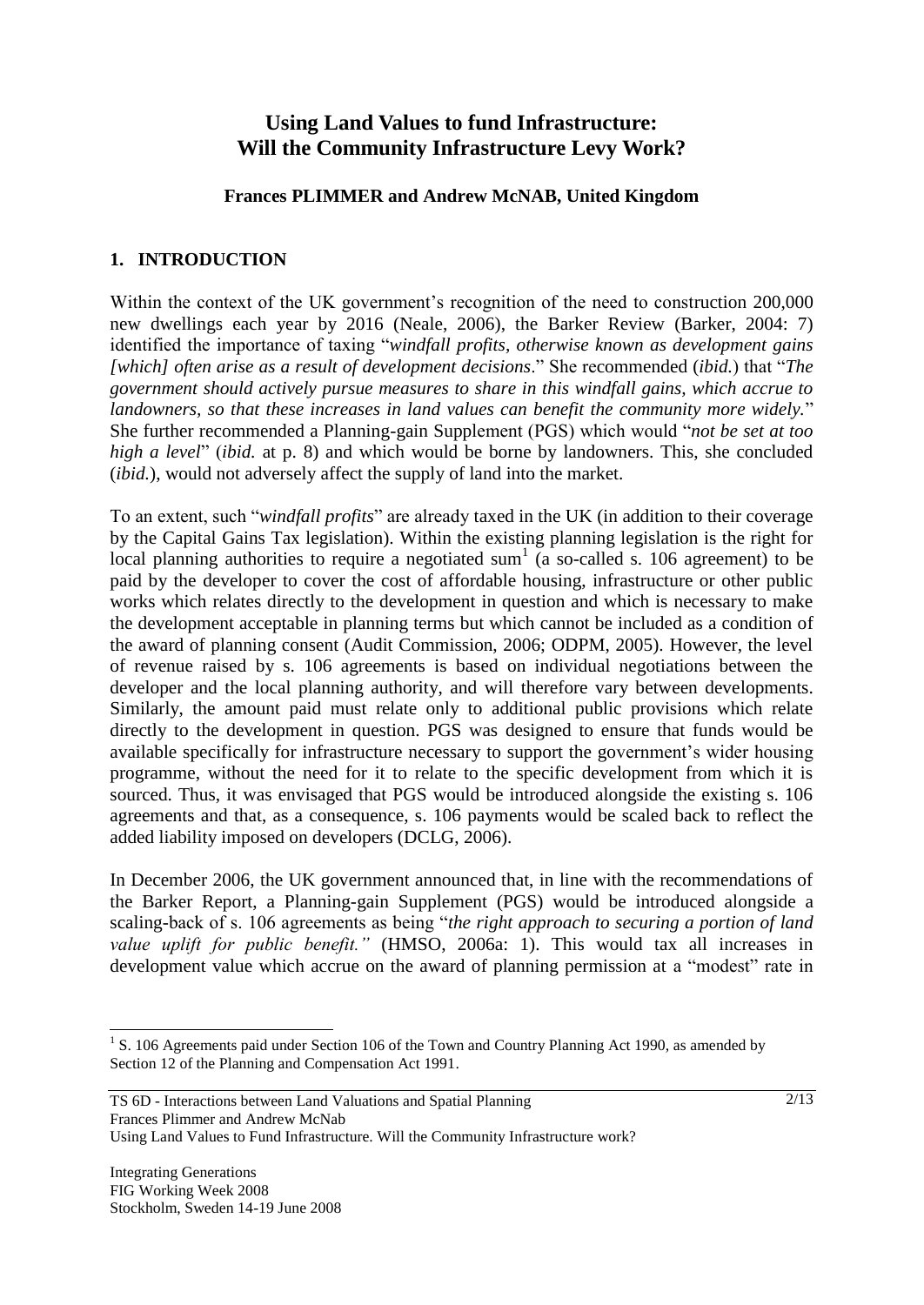order to fund the infrastructure necessary within both the local authority area and the wider regions.

PGS was met with hostility and skepticism from the property profession, and organizations such as the British Property Federation, the Royal Institution of Chartered Surveyors and the Royal Town Planning Institute were publicly critical of the proposal (e.g. Rowe, 2006; Clift, 2007a; 2007b). Unsurprisingly, the Conservative opposition promised to repeal the legislation (Bill, 2007). This political reaction to PGS was similar to that which had occurred with the previous disastrous attempts during the previous century to tax "*windfall profits*" which accrue on the award of planning consent (refer Section 2 below). In the face of this opposition, it seems, the government withdrew its PGS proposals in September 2007 and proposed a Community Infrastructure Levy (originally called the Statutory Planning Charge) which, like s. 106 agreements, would be individually negotiated by the developer and the local planning authority. The purpose of this paper is to review the proposed government legislation, to evaluate its chances of success in the light of previous experience and the current political and economic climate.

This paper begins with a brief analysis of the betterment taxes introduced into the UK in the last century, why they failed and thereby provides the contextual backdrop to the proposed PGS. PGS is then outlined as are the reasons why it was abandoned even before it was introduced. Its replacement, the Community Infrastructure Levy (CIL) is also analysed with speculation as to its chances of successful implementation. The issue of the ownership of betterment and the distinction between a betterment tax and a land value tax is discussed. The paper concludes with speculation as to the way forward.

# **2. BETTERMENT TAXATION IN THE UK**

During the twentieth century, there were three attempts by different UK governments to gain a share of the value which accrued to a landowner on the award of planning permission. In 1947, on the introduction of planning permission under the Town and Country Planning Act, all development value was, effectively, nationalized, and only those landowners who were able to establish a loss as at that time were entitled to claim compensation if and when permission to develop their land was refused. The provisions were complex and linked into the process for granting planning permission. Briefly, it was necessary for any owner whose land had development potential in 1947 to establish a claim for that amount of value, based on the difference between the value of the land with development rights (unrestricted value) and the value of the land with existing use rights only (restricted value). A claim was made to government for the loss of development rights, although compensation was paid only on the occasion of the loss i.e. when an application for planning permission to develop the land was refused by the local planning authority (LPA). In 1951, these provisions for taxing betterment (but not the need for planning permission) were abolished.

In 1967, The Land Commission Act 1967 introduced a "betterment levy" on the realisation of development value, and a Land Commission was set up to administer the tax. In normal circumstances, the betterment levy was paid on receipt of the purchase price, although there was provision for the betterment levy to be paid when the owner carried out a "material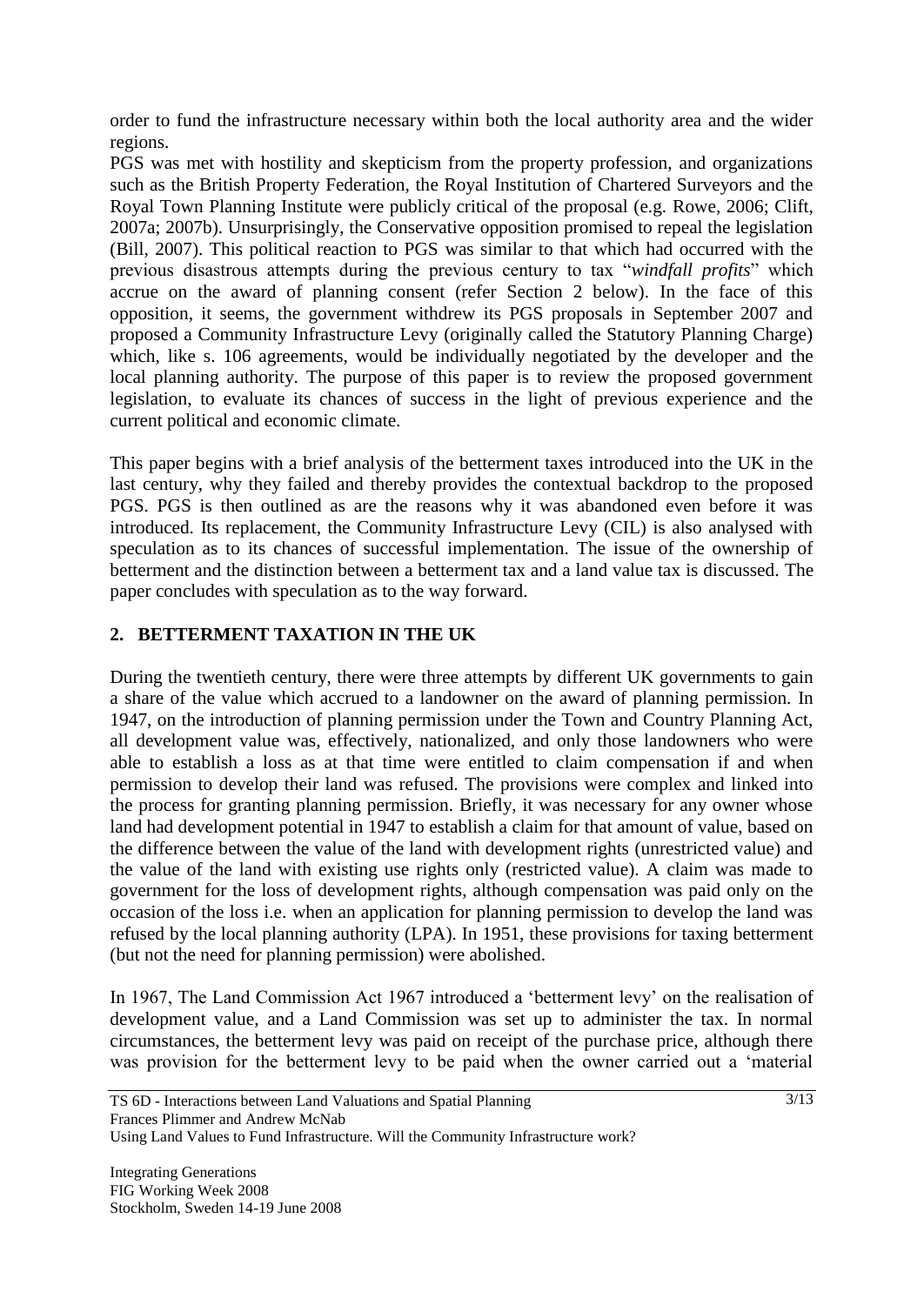development' of land. Initially, the levy was fixed at 40%, however, it was anticipated that, over time, the rate would rise. On a change of government in 1970, the Land Commission was abolished.

In 1975, the Community Land Act proposed once again, that all development value should effectively be nationalized and all land should change hands at existing use value. In advance of full implementation, a Development Land Tax was introduced, which taxed 60% of the increase in value on the award of planning consent. The provisions were complex, avoidable, unpopular and raised little revenue. In addition, there were huge administrative problems. Local planning authorities in England (there was a different administrative arrangement in Wales), were charged with the administration of the Act and the additional workload of buying up land in the marketplace, together with shortages of the necessary skills, meant that the authorities were overstretched. The Community Land Act was never fully implemented and it was repealed in 1980, with the Development Land Tax abolished in 1985. (Refer for further details McNab, 2006; Plimmer and Leverton, 2002)

The reasons for the failure of these three attempts to recoup betterment value for the benefit of the community are complex, but one of the major reasons for the abandonment of the taxes, resulted from the absence of any other driver of land supply onto the market apart from the profit to the owner. Thus, once the betterment taxes were introduced, owners simply withheld their land from the market, until the taxes were abolished. This was hugely damaging for the supply of new buildings, particularly, housing, amongst other problems. Similar repercussions were envisaged with the introduction of PGS, in the light of the government's current policy to provide thousands of additional homes as a matter of urgency (Bill, 2007; O"Connell, 2007).

Given such a recent history of failure in taxing betterment, the property professionals and the British property press were extremely scathing about the potential for success of a further attempt at betterment taxation (refer, for example, Anon, 2005, 2006, 2007a; Clift, 2007a, 2007b).

# **3. PLANNING-GAIN SUPPLEMENT**

The proposed PGS was a betterment tax, which relied on the grant of planning permission both to trigger the calculation and the payment of the tax. It was envisaged that the tax would be administered through self-assessment by the developer, with a time limit imposed on the government department (Revenue and Customs) to challenge that assessment. Although much discussed in advance, the government outlined its proposed PGS legislation in 2006, opining that "*a workable and effective PGS, alongside a scaled-back planning obligations system* [s. 106 agreements]*, is the right approach to securing a proportion of land value uplift for public benefit."* (HMSO, 2006a; 1). The same source states that PGS is "*a fairer means of releasing*  land value . . . because PGS is based on the available land value, rather than the cost of *infrastructure, PGS is more proportionate and should not inhibit development on marginal sites."* No definition of "*fairer*" is provided; nor does the publication provide the object of comparison.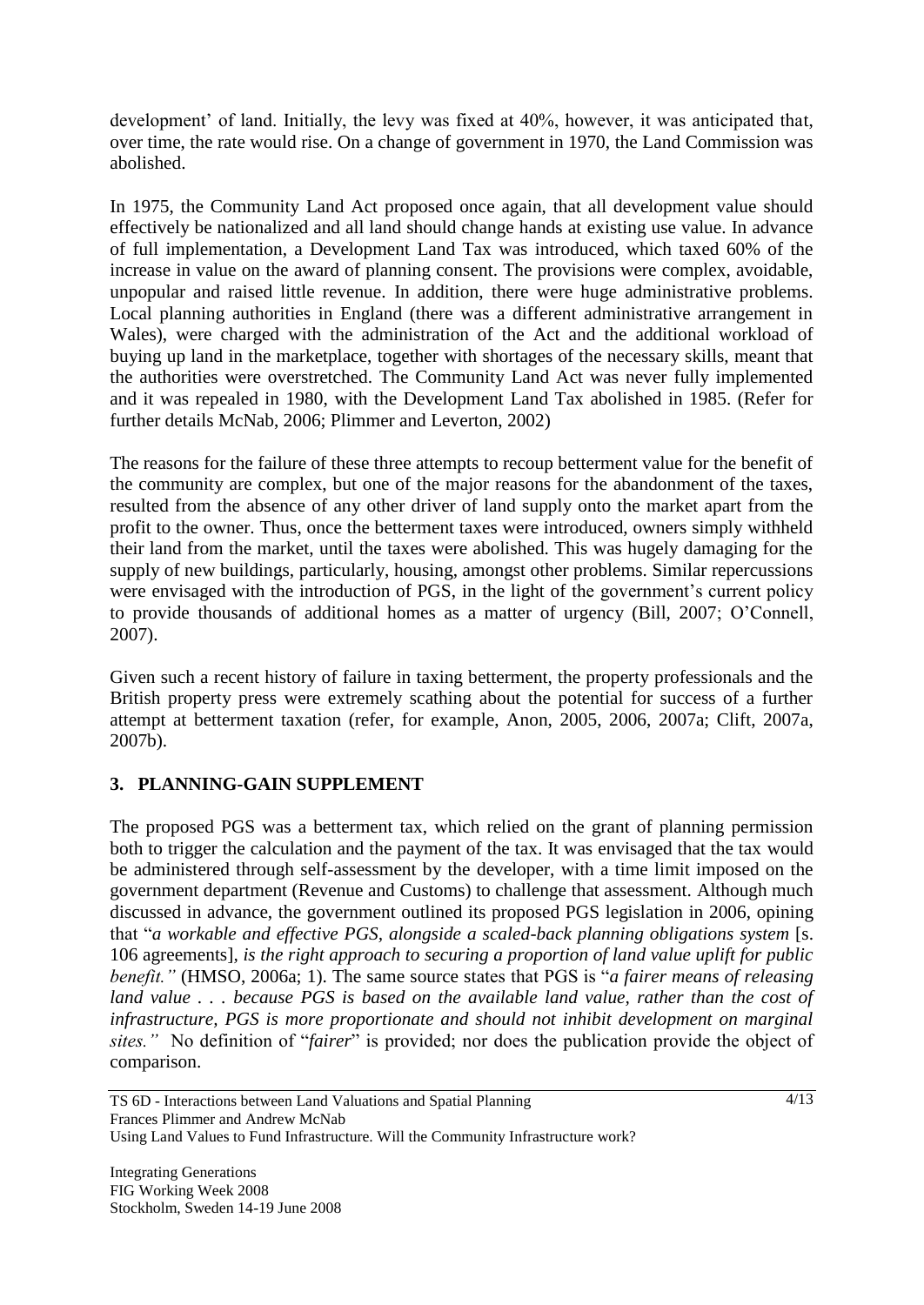#### **3.1 Calculating the uplift in land values**

It was envisaged that PGS would be levied on the increase in value resulting from the award of planning consent, i.e. the uplift in value, thus requiring a "before" or Current Use Value (CUV), and an "after" or Planning Value, with the uplift being the difference between the two. PGS would be paid on that uplift at the rate fixed by government (refer HMSO, 2006b; 2006c for details). In valuation terms, the calculations are simple – and familiar. The earlier taxes worked on similar provisions, although the calculations for Development Land Tax were more complex. However the government never officially stated at what percentage rate PGS would be set which created much uncertainty for the property profession, although it seems that it was intended that the tax would be levied at "a modest rate"..

# **3.2 Owners' tax**

It was clearly understood by the government that both the liability and the burden of the tax would fall on the land owner; that developers would factor PGS into their land purchase price and that they would not pass on the tax to the ultimate consumer – the homebuyer. However, there was no specific mechanism in place to achieve this and there were concerns that the tax would be passed on to the consumer, in higher property prices, at a time when there was much public concern about both rising prices and the inability of "first time buyers" to be able to afford to secure a loan to purchase dwellings. This was particularly true for the transition period, when landowners and developers had agreed sale contracts or where land was held by developers in a land bank but no planning permission had been granted, and when there was no mechanism at all for preventing the tax from being added onto house prices.

It was fundamental to the government's policy that the burden of the tax should fall on the landowner. Even given the fact that by 2007, house prices had ceased to increase, the paucity of housing provision in the UK means that there was political pressure to ensure that no government action should be seen to be reducing the supply of residential properties or increasing their prices.

#### **3.3 Statutory Planning Charge**

During the summer of 2007, a consultation exercise was undertaken, during which the government sought reactions to four options –

- a lower rate of PGS;
- a PGS limited to greenfield sites;
- a charging mechanism based on expanded system of planning obligations; or
- a statutory planning charge widely recognised as a tariff system which would impose "average standard charges" based on the total cost of infrastructure. (Anon, 2007b)

In October 2007, the government announced that PGS would be abandoned and that a new plan-led Statutory Planning Charge (swiftly renamed the Community Infrastructure Levy) would be introduced instead. Although the details and reactions are still emerging, the intention was that the replacement levy would be based on the local planning authorities'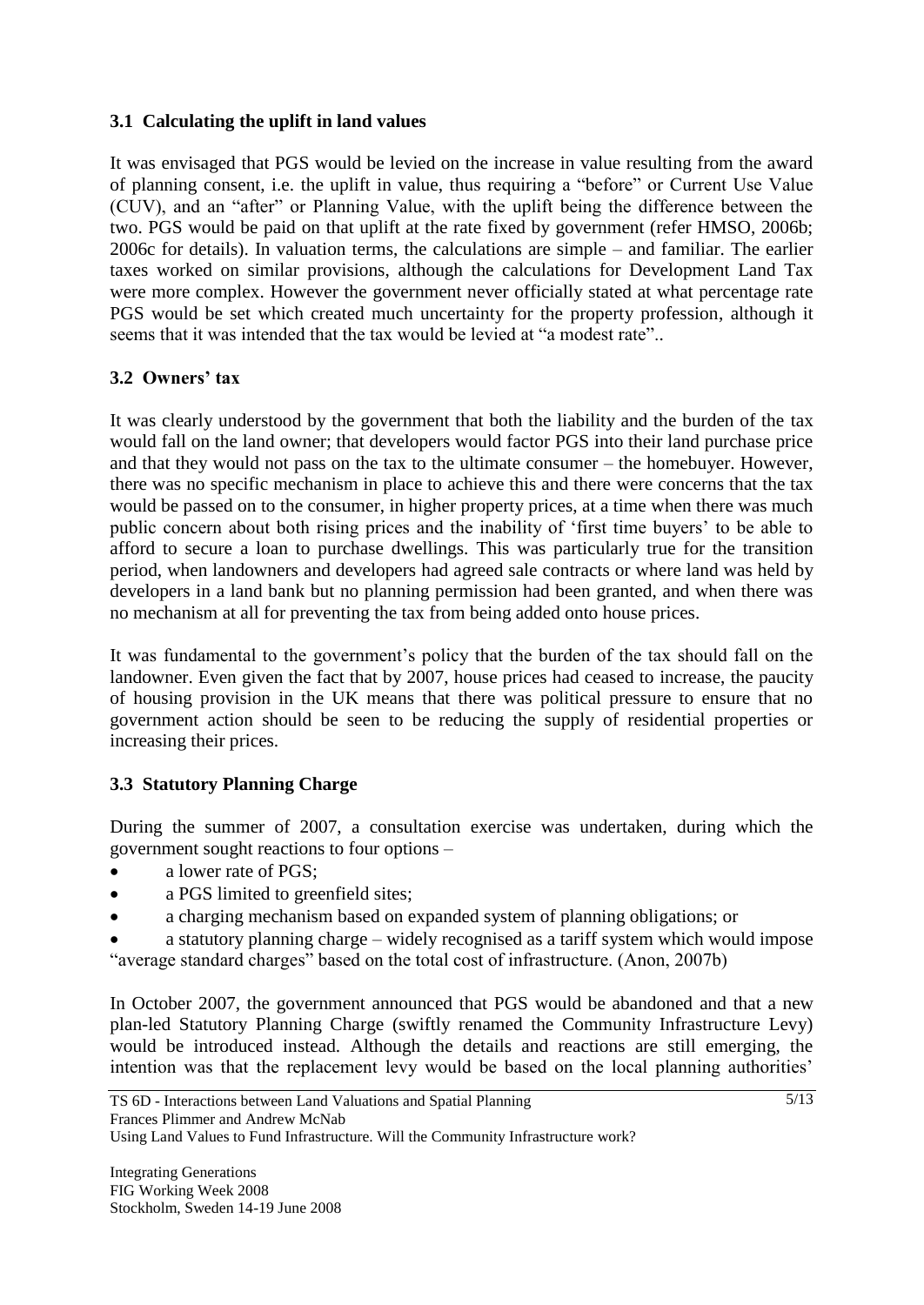development plan (i.e. plan-led) and, like the s. 106 agreements, negotiated individually with the local planning authority. The replacement levy was welcomed by the property profession. The following section provides more details of the proposed levy.

### **4. COMMUNITY INFRASTRUCTURE LEVY (CIL)**

As with PGS, the CIL is designed to recoup a share of the uplift in value which accrues on the grant of planning consent. However, the CIL is plan-led, which means that it is for local planning authorities to identify what infrastructure they need in order to support their development proposals, and to collect that amount by way of the CIL from developers within their jurisdiction. A share of the levy will be required for regional and other major developments, but by and large, it is envisaged that there will be a clear linkage between what developers pay and the infrastructure which is provided in any local authority area. Thus, CIL will be revenue which is hypothecated (dedicated) solely for the provision of infrastructure.

The government has intends that CIL will be embedded within the development plan system (DCLG, 2008) and that the level will be set according to the infrastructure requirements for the area based upon infrastructure plans and the regional economic strategy. The CIL paid by the land owner, either in the form of a direct tax or in a reduced purchase price, will be based on the anticipated cost of infrastructure which is "*likely to enable, facilitate, or mitigate the impact of the development of the area'* (DCLG 2008), with each levy being the subject of individual negotiations, Thus, it is for the local planning authorities to identify within their jurisdiction what land is or could be available for development, what infrastructure they need to support it, how much it will cost to provide that infrastructure and to negotiate with individual developers for their contribution to that amount.

According to the Housing Minister responsible (Yvette Cooper):

"*. . . councils will use their strategic development plans to work out their infrastructure needs, identify likely sources of funding, then allocate a portion of the funding to be sourced via a tariff. Meanwhile, regional implementation plans – forming an element of regional spatial strategies – will identify infrastructure funding gaps at the regional level, and the two sets of plans will be aligned so that some tariff revenues will flow up from local developments to fund wider projects – such as public transport systems – that cross local authority boundaries. With robust data on what infrastructure is required, who will provide it, and what other public funds are available, these plans will then form the evidence to justify the introduction of local tariff systems.*" (Anon, 2007c: 18).

However, the proposed legislation (HMSO 2007: s. 165 (4)) states that: *The regulations may require CIL to be paid in respect of land developed in reliance on planning permission whether or not its value has increased as a result of the grant of the permission.*" Thus, it seems that CIL may not always be a tax on the increase in land values which accrues on the grant of planning permission.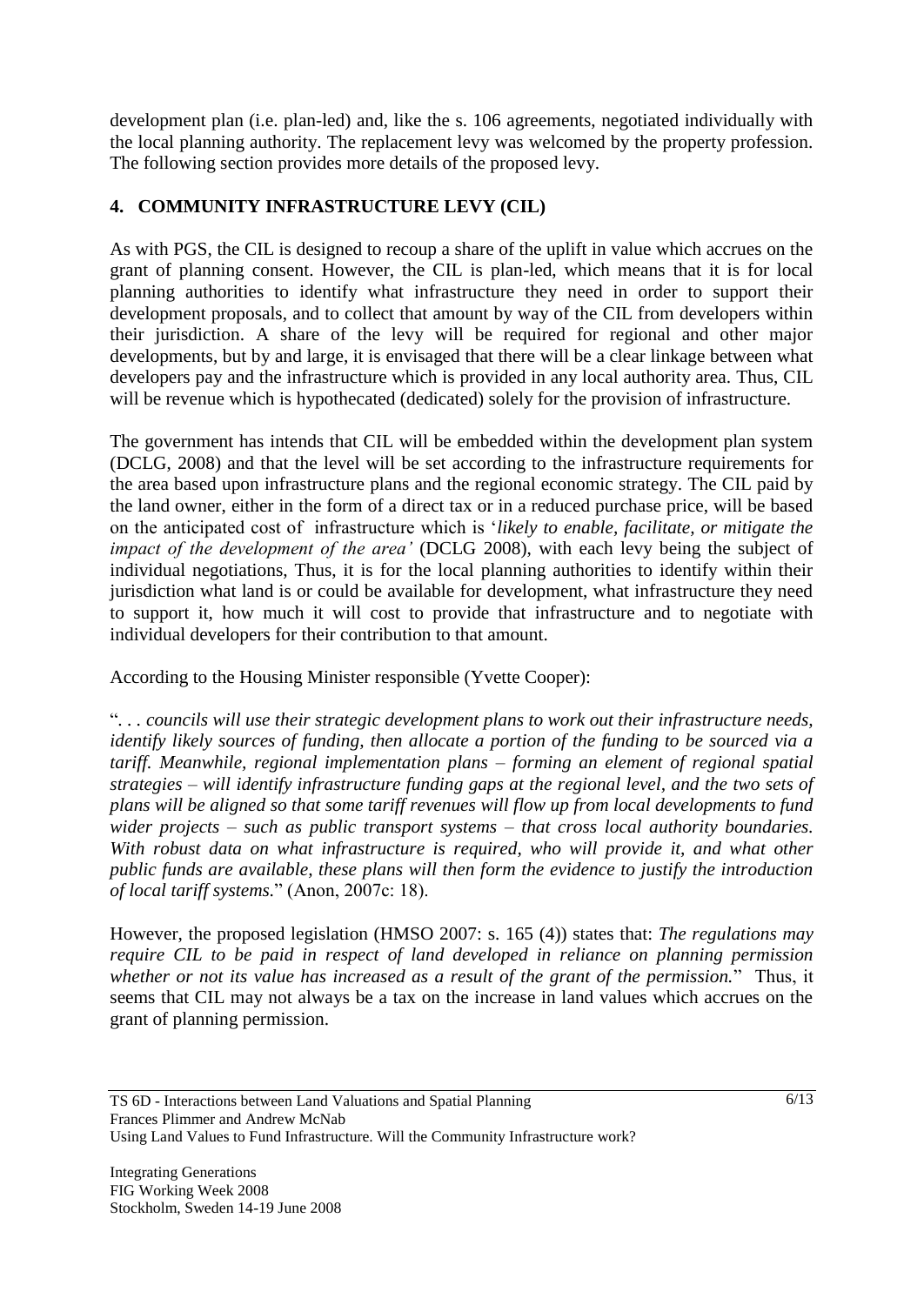Alongside this, s. 106 agreements will continue to be negotiated as a source of funding for affordable housing and also for the funding of specific off-site benefits which can be directly linked to individual developments, although it is envisaged that such s. 106 contributions will be "*scaled back*".

The CIL has been generally welcomed by the property profession, and the BPF, RICS and RTPI have broadly supported the proposals (DCLG, 2008).The details of the CIL are still emerging with the recent publication in the Planning Bill in November 2007 which is currently passing through Parliament.

# **5. DISCUSSION**

Neither the right nor the process of taxing of betterment in the UK has been clearly established in principle in the UK. Indeed, it is not always clear what "betterment" is. In the previous attempts at taxing betterment, it has been defined, effectively, as the increase in value arising on the grant of planning consent, but it can have a much wider definition.

Betterment can be defined as "*any increase in the value of land . . . arising from central or local government action, whether positive ... or negative ...*" (Davies, 1984: 268, citing the Uthwatt Report of 1942). Thus, betterment does not merely accrue on the award of planning permission, but from wider actions of the community, whether that is the provision of new transport system, the designation of a conservation area, or a new shopping centre. Indeed, taking a wider definition of betterment, it be defined as an increase in value which results from the actions of anyone (including neighbours, public and private organisations), but excludes the activities of the individual property owner who has expended capital to achieve an increase in the value of land/buildings.

An increase in development value is, therefore, only one aspect of betterment, but it has the advantage of being specific in that it can be linked to one very clear event (the grant of planning permission) and is clearly the result of public actions (that of the local planning authority on behalf of the wider community). This means that introducing administrative processes to tax development value on the occasion of the grant of planning permission can be linked to a single and discernable event which is the result of public actions on behalf of the wider community. It is, however well recognised that, as at the time planning permission is granted, the taxpayer may not necessarily have the funds to pay the tax, which normally accrue once the development is completed and sold.

#### **5.1 Whose Betterment is it?**

In addition to the inherent difficulties with each of the taxes imposed (refer Section 2 above), part of the reason for the failure of previous attempts at taxing betterment value revolves around the question of: whose value is it anyway?

The moral argument hinges on the fact that, particularly in the case of increases in value which are clearly the result of the grant of planning consent, the individual property owner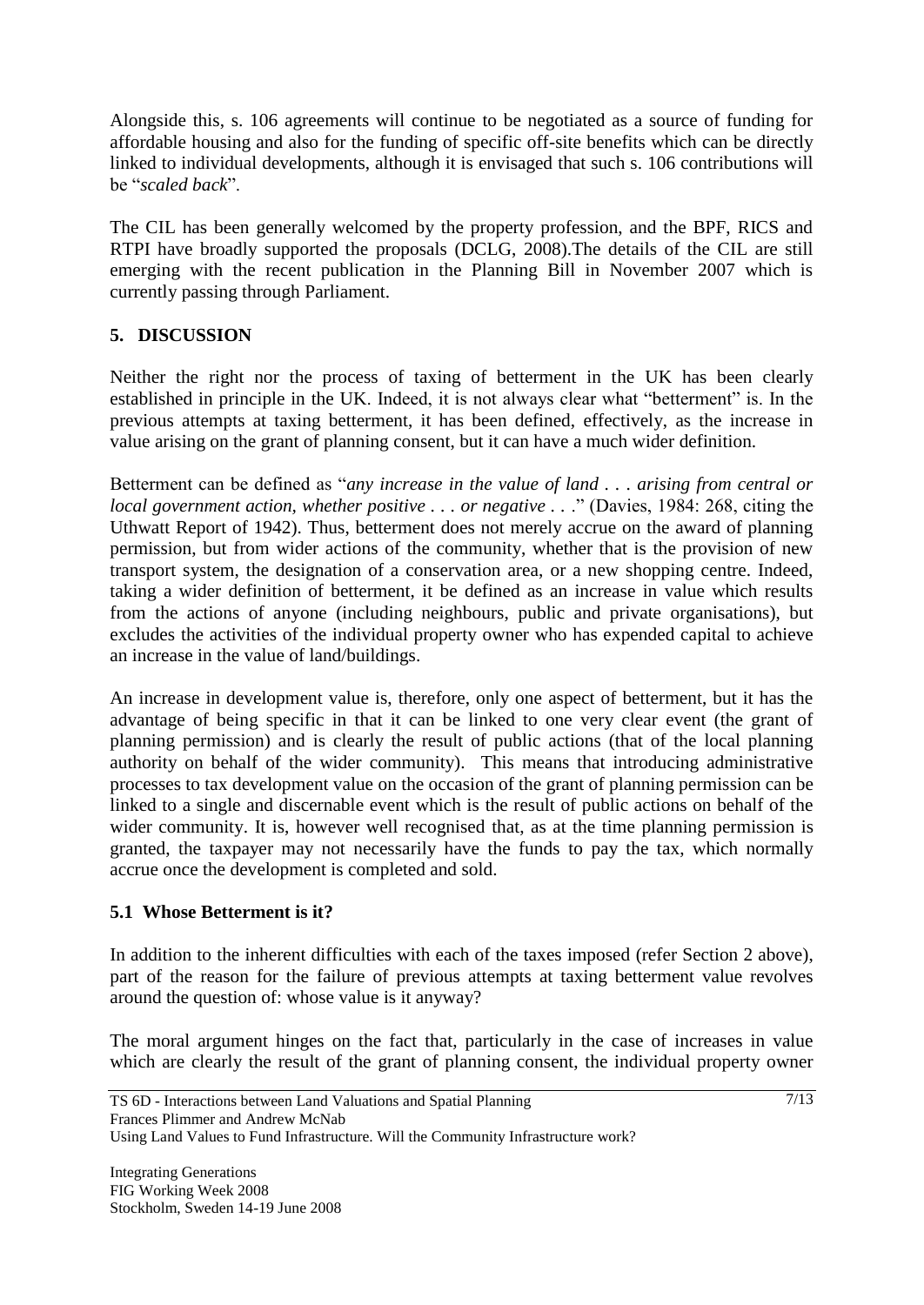has done absolutely nothing to deserve that uplift in value, except to seek permission to develop the land. The increase in value results entirely and directly from the community's actions of awarding planning permission, with the market being responsible for fixing the level of that increase. However:

*No evidence has ever been adduced to show that the development value in land is, or ever was, in any way the property of 'the community'. That is to say the nation or people; though this does not of course mean that a case cannot be made for transferring it to them. On the other hand it is hard to see that anyone else is 'entitled' to it either, in any moral sense, though owners of property have since time immemorial been able to realise and enjoy it.*  (Davies, 1984: 276)

Traditionally, in the absence of a betterment tax, such windfall gains have been enjoyed exclusively by the landowner, until taxed by Capital Gains Tax legislation. However, in recent years, with the increase in land and property prices, huge "profits" are being made at a time when relatively disadvantaged sectors of the community are struggling to find affordable accommodation. The issue therefore has complex social, political and economic dimensions. Indeed, the taxing of betterment has been a political issue, with each of the three previous attempts at taxing betterment being repealed by successive governments of different political persuasions. Thus, it seems likely that until a political consensus on both the principles and practice of taxing betterment is reached, the UK will not be able to sustain a long-term betterment tax. It is therefore of huge significance that the Conservative opposition party is supporting the proposed CIL, although it remains opposed to any form of tax on land values (Clift, 2008).

# **5.2 Land Value Tax**

As an alternative to a betterment tax (as described above), and depending on the objectives of the legislation, betterment or some share of the increase in value which results from community activities can be captured by the imposition of a land value tax. This differs from a betterment tax in that a land value tax is imposed on all land based on its highest and best use, in accordance with approved development plans, and regardless of the actual use made of the land. The owners of all land (land and buildings) would be taxed in this way, with the tax levied on an annual basis, and such a tax is generally recognised as a replacement for the property tax which funds local government services (i.e. the National Non-Domestic Rates (Uniform Business Rates) and Council Tax). (Refer Plimmer, 2007)

Thus, all land owners would be charged a land value tax based on the highest and best use possible for their property. For developed sites, the highest and best use is likely to be current use value, so that tax paid by such owners would reflect actual use. This would apply to most dwelling owners, and to the owners of the majority of commercial properties. However, derelict or vacant sites in urban areas which could be redeveloped for, say, residential purposes would be taxed as if planning permission for that use had been granted and the owners would pay tax based on that value. Advocates of this tax consider that it encourages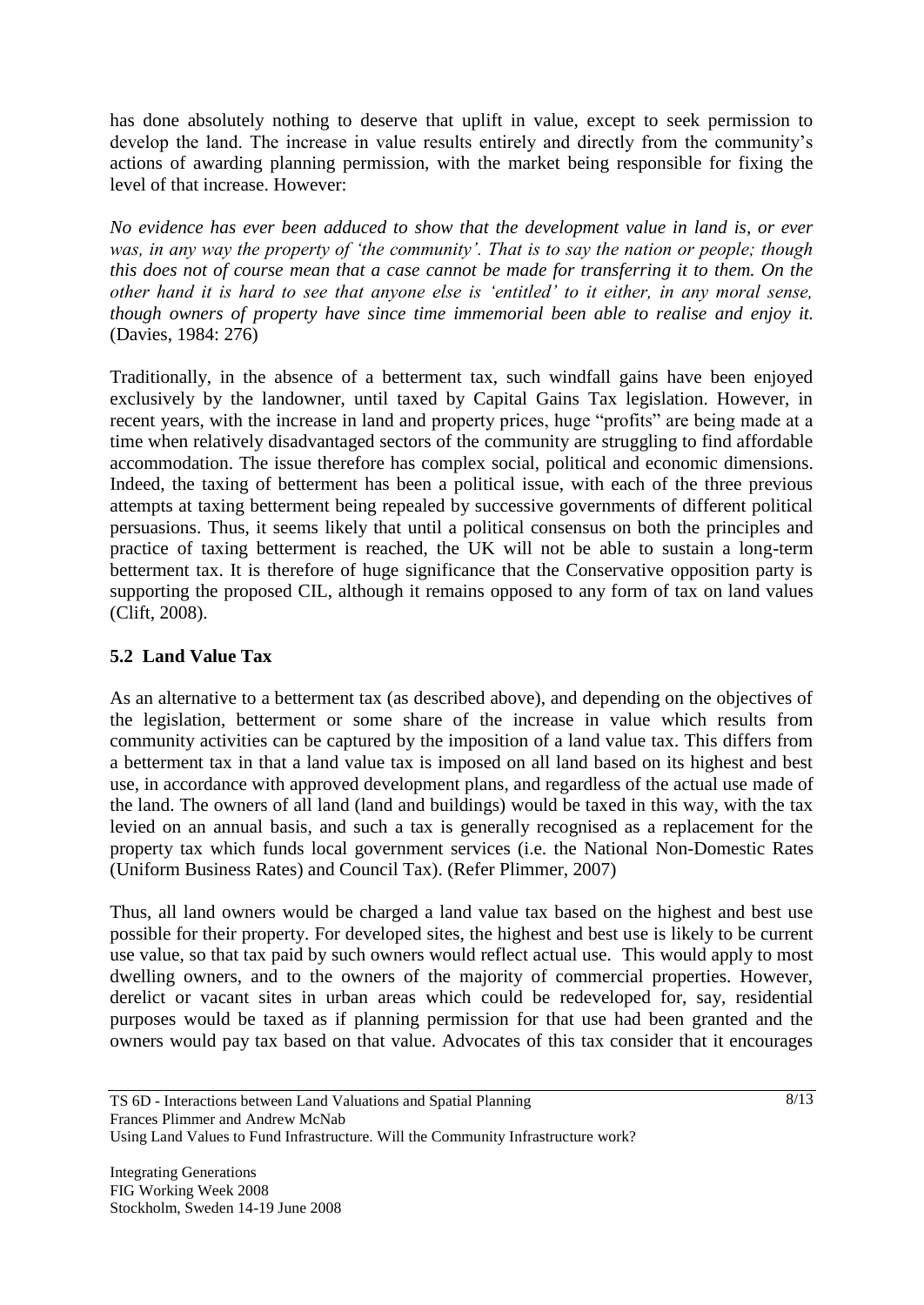the optimum use of land and thereby discourages urban sprawl. It is therefore considered to be more sustainable than existing practices.

Indeed, with her Report, Barker,  $(2004, \text{ paras. } 4.9 - 4.23)$  discusses the potential of a national land value tax, and concludes (*ibid.,* para. 4.22) that:

*Such taxes may also have a useful role in recapturing for the public purse part of the uplift in land values that can occur as a result of public investment. Furthermore, some advocates of a land value tax view such a method of taxation as increasing social justice. However, the broader merits of the greater use of land taxation lie beyond the scope of this Review.*

Thus, her conclusions and recommendations did not extend as far as a national land value tax, although since the publication of the Barker review and the government's subsequent proposals, the debate surrounding a land value tax has resurfaced in the British property press (refer Plimmer, 2007).

#### **5.3 Milton Keynes 'Roof Tax'**

There is evidence of how a tariff system could work from Milton Keynes, where s. 106 agreements were adapted to operate as a planning tariff. Authorities in Milton Keynes (a former new town) negotiated the payment of £18,500 per new house and £260,000 per hectare of developable land with all key landowners and developers in the area. In exchange, the authorities agreed the provision and timing of new infrastructure, which offered greater predictability and speed of planning process, despite the fact that such a payment was in excess of what would otherwise have been expected under individual s. 106 agreements (Anon, 2007c: 18). The provision of the infrastructure is managed by English Partnerships, which also acts as a banker, lending the Milton Keynes authorities funds against future tariff revenues.

However, this scheme is somewhat unique and unlikely to translate to other locations;

"*. . . its huge scale, the limited number of landowners, and the setting of so much development on green sites has made for predictable costs, manageable negotiations and substantial economies of scale."* (Anon, 2007: 18 – 19)

Nevertheless, it is this Milton Keynes experience which has inspired the industry"s enthusiasm for a planning tariff (often called a 'roof tax') and this is what the government seems to be offering in its Community Infrastructure Levy.

# **6. CONCLUSION**

Given the rapid rise in property and land prices and the fact that much of this value relies on the community action of awarding planning permission, the taxing of the development value of land is logical, and hypothecating the revenue raised to the funding of infrastructure within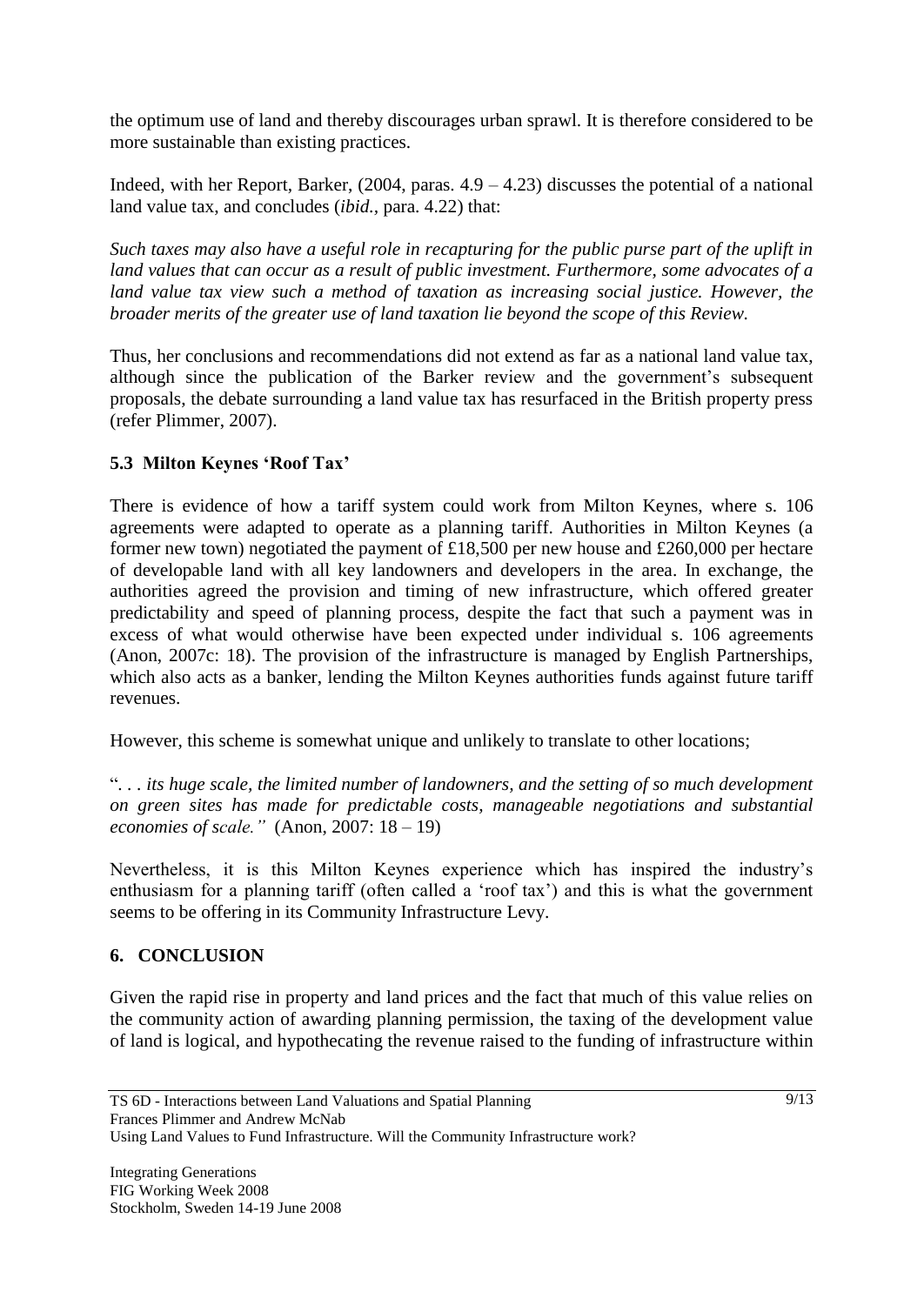the same jurisdiction seems like an appropriate and useful solution to what the government sees as a major problem.

While it does not resolve the housing shortage, nor provide more affordable homes (this continues to be the function of s. 106 agreements), the Community Infrastructure Levy is designed to ensure that, once such dwellings are constructed and occupied, the necessary infrastructure to support them will be, if not in operation, at least planned and funded.

However, the details of the tax itself and its operation remain vague within the Planning Bill, with detail requiring subsequent regulation. Nor is it clear when the enacting legislation will take effect. To some extent, therefore, predictions as to the likely success of the CIL are premature.

However, in the light of experience, concerns exist. Previous attempts at taxing betterment stifled the supply of building land on to the market. While this does not seem to have resulted from the requirement to pay s. 106 agreements, the additional imposition of CIL may not be so easily absorbed by the (land) market. Nor is it clear how the legislation will ensure that the tax is a burden placed on the owner of the land, rather than passed on to the ultimate consumer (the house purchaser) in the form of higher prices.

Bearing in mind the problems brought about by the additional responsibilities which were imposed on local planning authorities under the Community Land Act 1975, it remains to be seen whether local planning authorities and their development plans are able to cope with the additional responsibility.

There is an implication that CIL will fund infrastructure only required for new development proposed in any local authority area. Thus, current outstanding needs based on existing development are not likely to be factored into the funding provision. There does not seem to be any indication from government how central government (or other) funding sources will be allocated alongside the revenue from CIL (although requests from industry have been that CIL will be additional to existing sources of finance available (BPF, 2008)), yet there is clearly a need to fund existing infrastructure deficits as well as to ensure that the burden of paying for infrastructure is reasonably spread between local developers and general taxation sources. It remains to be seen how this will operate.

Of more immediate concern is the effect of the current "credit crunch", the resulting restrictions on UK mortgage lending and the continuation of a reduction in housing prices. As a result of these economic phenomena, there may now be a reluctance to bring land forward onto the market, until market conditions improve to achieve what would otherwise have been seen as "reasonable" profit margins. The current economic situation is also likely to impact on the construction industry, with both land purchases and commencement of development schemes slowing down until the market recovers (there is currently no sign of this). Given that the funding of infrastructure will, it seems, be largely dependant on the activities of the development industry (in the light of the local planning authority"s identified need for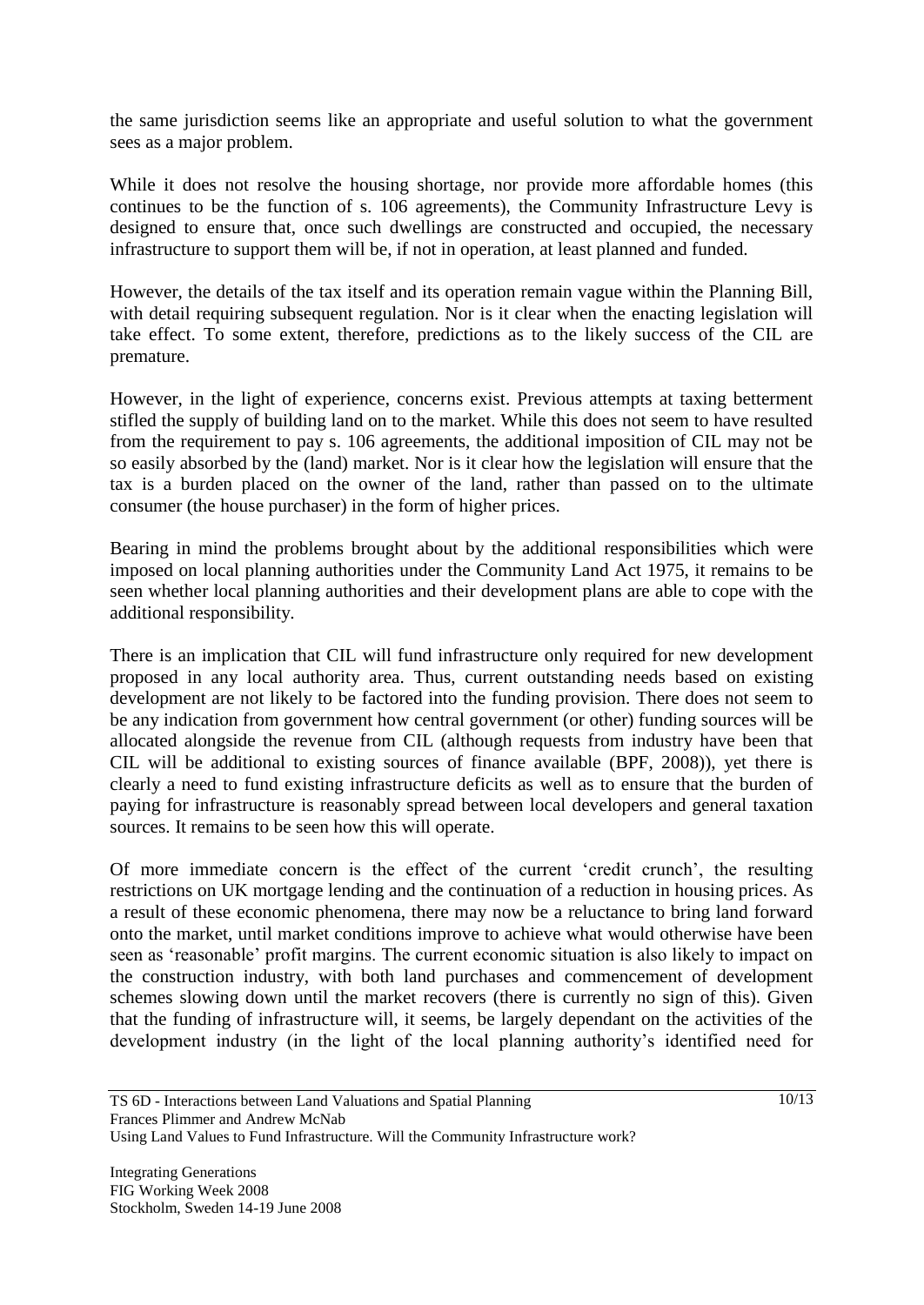infrastructure to support new development), a reduction in development activity translates into a reduction in the funding for infrastructure, and the effects of this are yet to be seen.

On the publication of the Bill, it was noticed that it contained a reference to the potential for CIL to be based on an increase in the value of land i.e. a betterment tax. The relevant section is s. 166 (4) (b) which reads "*In particular, the regulations may – (b) permit or require calculation by reference to increase in value arising from permission for development (calculated in accordance with the regulations); . . .* ". No regulations have yet been forthcoming, nor are they likely in advance of the Bill being enacted. Nevertheless, there is concern within the industry that the campaign to avoid a tax on land values is not yet over (Clift, 2008). Indeed, there is speculation (Anon, 2007c: 18) that this option of introducing a PGS style tax is "*. . . a useful stick that may deter developers from rowing back on their acceptance of a tariff system.*"

Certainly, CIL has been better received by the property profession (e.g. BPF, 2008) which must be an encouraging sign. However, there remains a number of uncertainties which will only be clarified as the Bill progresses through Parliament and once the implementing regulations are published. It is clearly a case of 'watch this space', and it is to be hoped that, this time around, the UK will at last be able to operate and sustain a tax on the development value created by the community and which can be used to all our benefits.

#### **REFERENCES**

Anon (2005) New land tax seriously flawed, says RICS. 17 October. [www.egi.co.uk/Articles/Article.aspxliArticleID=624210](http://www.egi.co.uk/Articles/Article.aspxliArticleID=624210) [Accessed 18 October, 2005] Anon (2006) BPF says development land tax unworkable. 21 February. [www.egi.co.uk/Articles/Article.aspxliArticleID=631785](http://www.egi.co.uk/Articles/Article.aspxliArticleID=631785) [Accessed 28 February, 2006] Anon (2007a) PGS unworkable, say lobby groups. 28 February. [www.egi.co.uk/Articles/Article.aspxliArticleID=652107](http://www.egi.co.uk/Articles/Article.aspxliArticleID=652107) [Accessed 28 February 2007] Anon (2007b) Planning woes. The Lawyer.com [www.thelawyer.com/cgi](http://www.thelawyer.com/cgi-bin/item.cgi?id=129049&d=pndpr&h=pnhpr&f=pnfpr)[bin/item.cgi?id=129049&d=pndpr&h=pnhpr&f=pnfpr](http://www.thelawyer.com/cgi-bin/item.cgi?id=129049&d=pndpr&h=pnhpr&f=pnfpr) [Accessed 17 October 2007] Anon (2007c) Planning tariffs. A tax on all your houses. *Regeneration and Renewal.* 7 December. pp.  $18 - 21$ . Audit Commission (2006) Corporate Awareness Checklist. Improving Performance on Section 106 Agreements. August. Barker Kate, (2004) Review of Housing Supply. Delivering Stability: Securing our Future Housing Needs. March. HM Treasury. [www.barkerreview.org.uk](http://www.barkerreview.org.uk/) Bill, Peter (2007) Tories promise to repeal 'disaster' land tax. 15 January. [www.egi.co.uk/news\\_detail.asp?fprint=1&news\\_id=247682&](http://www.egi.co.uk/news_detail.asp?fprint=1&news_id=247682&) [Accessed 16 January 2007] BPF (2008) Property Industry gives evidence on Planning Bill. *British Property Federation.*  Press Release. 9 January. [www.bpf.org.uk/newroom/pressreleases/document/23293/property](http://www.bpf.org.uk/newroom/pressreleases/document/23293/property-industry-gives-evidence-on-planning-bill)[industry-gives-evidence-on-planning-bill](http://www.bpf.org.uk/newroom/pressreleases/document/23293/property-industry-gives-evidence-on-planning-bill) Clift,Patrick (2007a) City of London slates development tax. [www.egi.co.uk/Articles/Article.aspx?liArticleID=651981](http://www.egi.co.uk/Articles/Article.aspx?liArticleID=651981) [Accessed 26.02.2007]

Using Land Values to Fund Infrastructure. Will the Community Infrastructure work?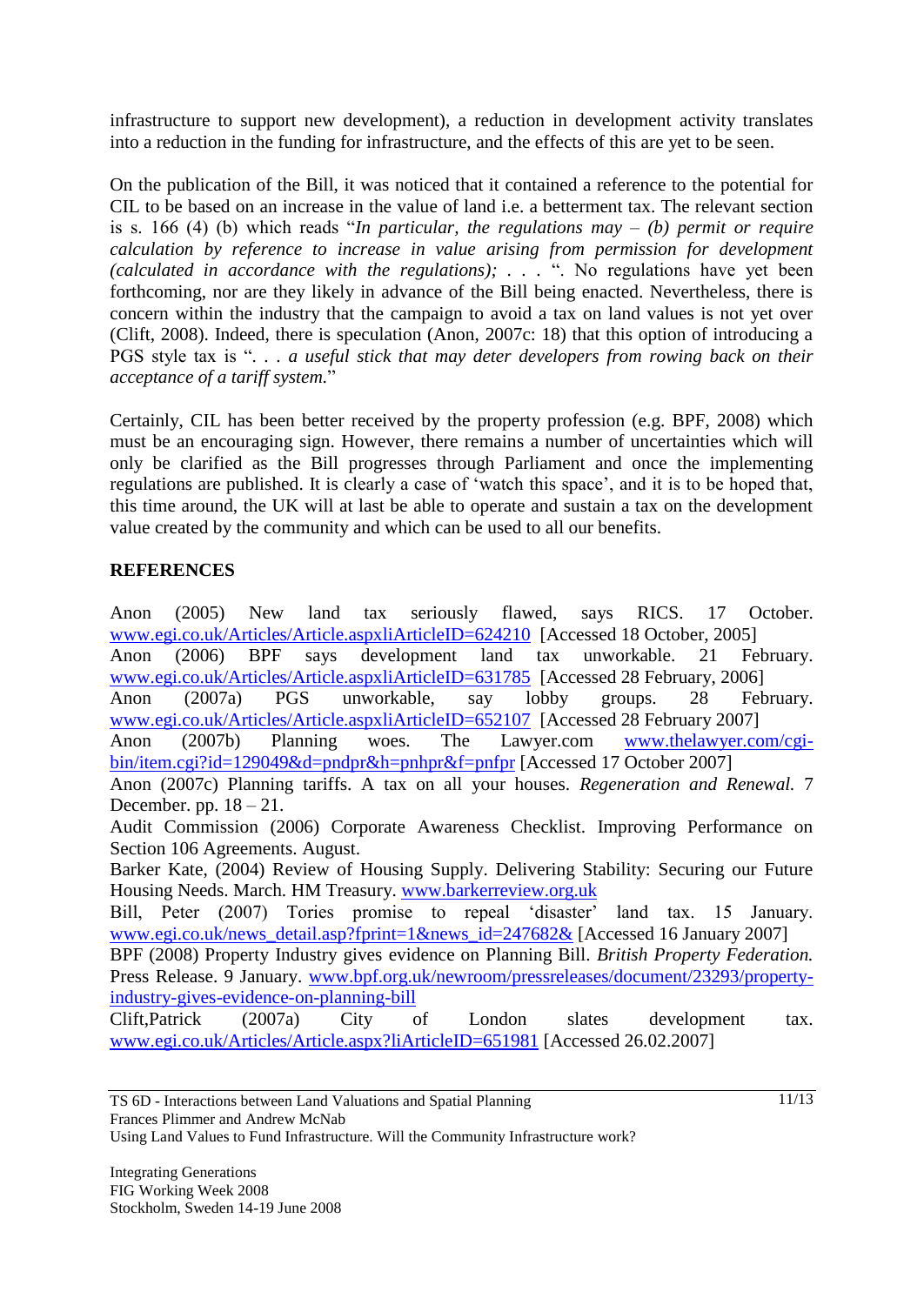Clift, Patrick (2007b) Property industry unites to condemn PGS. [www.egi.co.uk/Articles/Article.aspxliArticleID=652169](http://www.egi.co.uk/Articles/Article.aspxliArticleID=652169) 1 March. [Accessed 1 March 2007]

Clift, Patrick (2008) Tories support industry"s PGS stance. Estates Gazette. [www.egi.co.uk](http://www.egi.co.uk/) [Accessed 26 January 2008]

Davies, Keith (1984) *Law of Compulsory Purchase and Compensation* (4<sup>th</sup> ed.) Butterworths. DCLG, (2006) *Changes to Planning Obligations. A Planning-gain Supplement consultation.* Department of Communities and Local Government.

DCLG, (2007) Homes for the Future: more affordable, more sustainable. Department of Communities and Local Government. <http://www.communities.gov.uk/documents/housing/pdf/439986> [Accessed 10 January 2008]. DCLG (2008) *The Community Infrastructure Levy*. Department of Communities and Local Government.

<http://www.communities.gov.uk/documents/planningandbuilding/pdf/674479> [Accessed 27] January 2008].

HMSO (2006a) Government Response to the Communities and Local Government Committee"s Report on Planning-gain Supplement. HMSO. Cm 7005. December.

HMSO (2006b) Valuing planning gain: a Planning-gain Supplement consultation. Her Majesty"s Stationery Office. December. Available from [www.hmrc.gov.uk.](http://www.hmrc.gov.uk/)

HMSO (2006c) Paying PGS: a Planning-gain Supplement technical consultation. Her Majesty"s Stationery Office. December. Available from [www.hmrc.gov.uk.](http://www.hmrc.gov.uk/)

HMSO, (2007) *The Planning Bill.* Her Majesty"s Stationery Office. November. Available from [www.hmrc.gov.uk.](http://www.hmrc.gov.uk/)

McNab, Andrew (2006) Planning Gain or Further Pain? A study of the proposed Planninggain Supplement and its potential impact for the house-building industry in Scotland. Unpublished MSc Dissertation. The College of Estate Management. Reading. England.

Neale, Jon (2006) Committee report on housing warns of "over-simplistic" solutions. Estates Gazette. [www.egi.co.uk/Articles/Article.aspx?liArticleID=639399](http://www.egi.co.uk/Articles/Article.aspx?liArticleID=639399) [Accessed 26.02.2007]

O"Connell, Bridget (2007) Tories confirm plans to repeal PGS development tax. 16 January. [www.egi.co.uk/news\\_detail.asp?fprint=1&news\\_id=247845&](http://www.egi.co.uk/news_detail.asp?fprint=1&news_id=247845&) [Accessed 16 January 2007]

ODPM (2005) Planning Obligations. Office of the Deputy Prime Minister. ODPM Circular 05/2005

Plimmer, Frances (2007) A Question of Value. *The Land Journal* The Royal Institution of Chartered Surveyors. May 07 pp. 6 - 7.

Plimmer, Frances, Leverton, Philip (2002) Enabling the supply of development land: a case study of the Land Authority for Wales. Paper submitted to Lincoln Institute of Land Policy. Seminar: Speculation in Commercial Land and Real Estate Markets: Experiences from around the World. Cambridge Massachusetts.